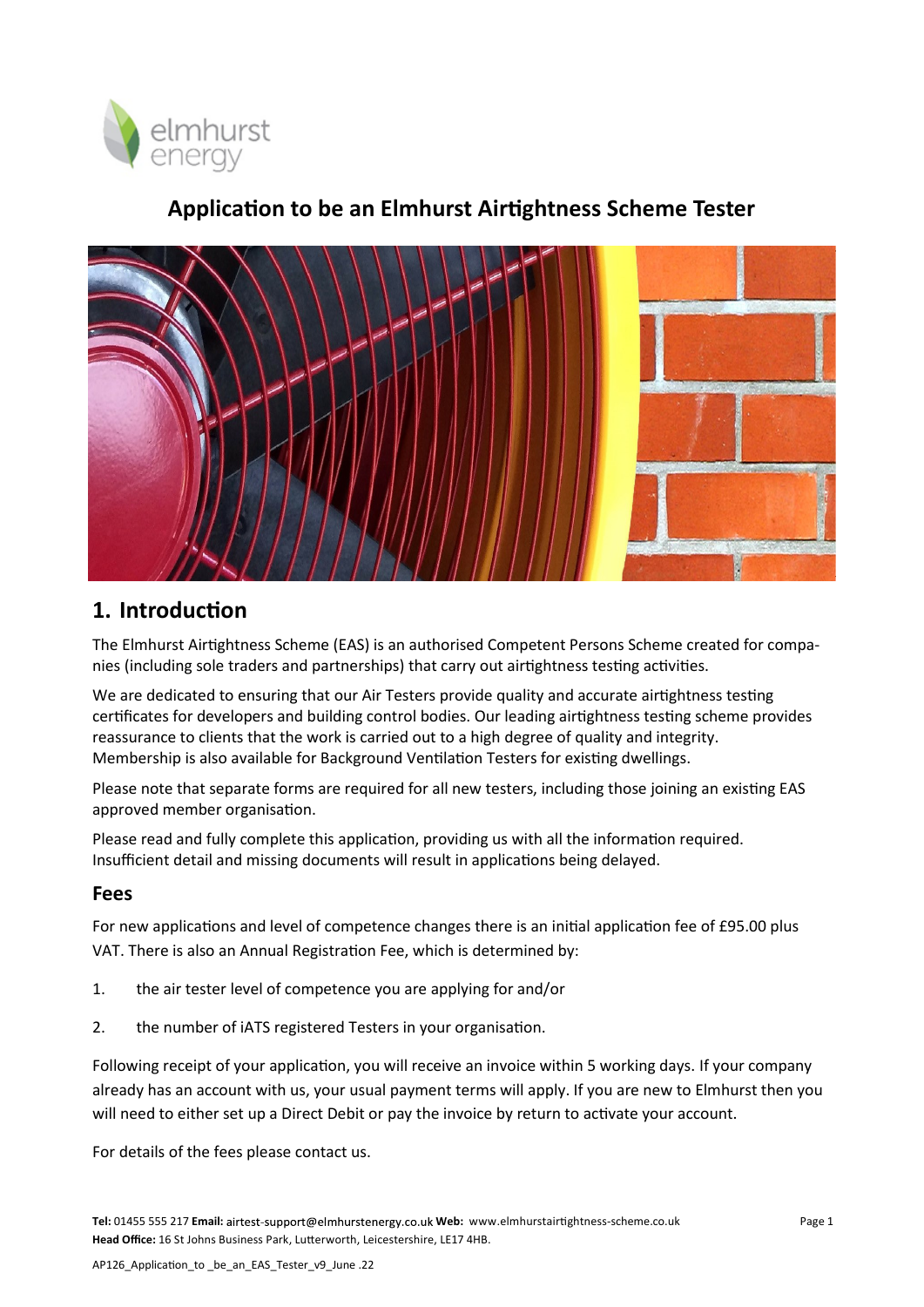

### **2. Level of Competence**

Please tick the type of testing you would like to be registered for;  $\Box$ **Level 1** Building compliance airtightness testing for single dwellings and other small simple buildings up to 4,000  $m<sup>3</sup>$ П **Level 2** Building compliance airtightness testing for non-simple buildings over 4,000  $m^3$  $\overline{\phantom{0}}$ **Background Ventilation** Airtightness testing for the assessment of background ventilation of existing buildings

#### **Please provide your training certificate with the application.**

### **3. Applicant Information**

| Please complete in block capitals |              |           |  |
|-----------------------------------|--------------|-----------|--|
|                                   |              |           |  |
| Title                             | Forename (s) |           |  |
| Surname                           |              |           |  |
| Home Address                      |              |           |  |
|                                   |              |           |  |
|                                   |              | Post Code |  |
| <b>Email Address</b>              |              |           |  |
| Date of Birth                     |              | Mobile No |  |
| Telephone No                      |              |           |  |

#### **4. Company Information**

| Same as above                              |           |
|--------------------------------------------|-----------|
|                                            |           |
| <b>Company Name</b>                        |           |
| <b>Company Registration Number</b>         |           |
| Please write N/A if you are a sole trader. |           |
| <b>Trading Address</b>                     |           |
|                                            |           |
| Postcode                                   |           |
| <b>Invoice Email Address</b>               |           |
| Company email address                      |           |
| Telephone No                               | Mobile No |
|                                            |           |

Tel: 01455 555 217 Email: airtest-support@elmhurstenergy.co.uk Web: www.elmhurstairtightness-scheme.co.uk **Head Office:** 16 St Johns Business Park, Lutterworth, Leicestershire, LE17 4HB.